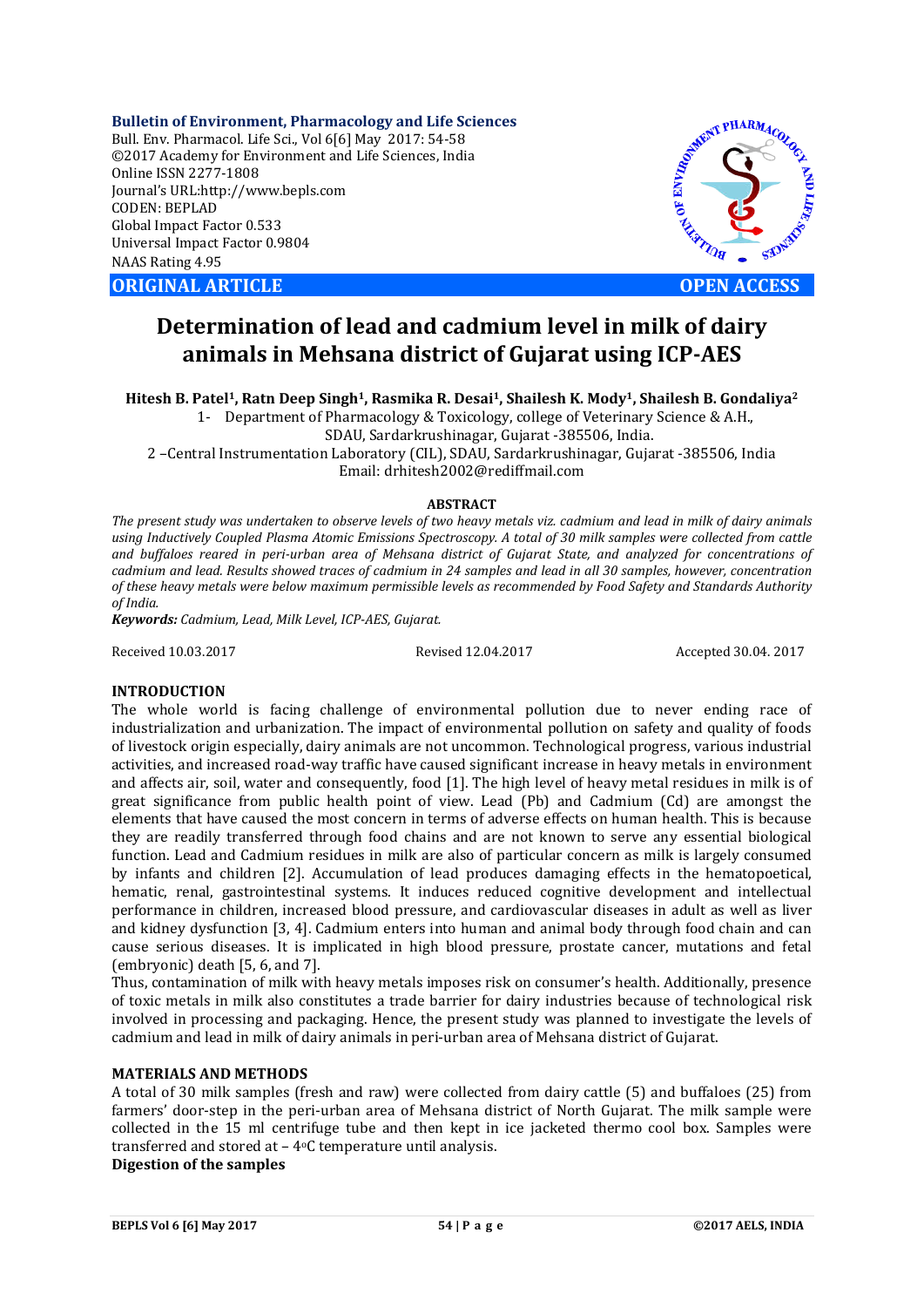#### **Patel** *et al*

The method prescribed by [8] was followed with some minor modifications. Five ml of raw milk sample was measured into a beaker and topped with 5 ml distilled water. Exact 5 ml of 0.1 M trichloroacetic acid was added to the sample to precipitate the proteins in the milk. The samples were then centrifuged at a speed of 4000 RPM for 20 minutes. The aqueous fraction was separated by decanting. The aqueous part of the sample was then poured into the porcelain crucibles. Crucible content was ashed in a muffle furnace for three hours at 50°C. The ash was then dissolved and reconstituted in 15 ml of 6 % nitric acid solution. The dissolved sample was then filtered with filter paper (Whatman Paper No. 41). It was then poured into dry and clean centrifuge for temporary storage until assay was done. The final make up of 15 ml were done for each sample before analysis.

## **Preparation of standard metal ion solution:**

Stock solution (100 mg/l) of both cadmium and lead were prepared using appropriate metal salt of AR grade quality in dil. hydrochloric acid. The working standards of these solutions were prepared by appropriate dilutions in distilled water.

## **Instrumentation**

The samples were analyzed on Inductively Coupled Plasma Atomic Emissions Spectroscopy (ICP-AES, Model iCAP 6000, Thermo fisher). Instrument configuration and general experimental conditions are summarized in Table 1. For each sample three determinations were performed and average results were reported. Detection limits of the Cd and Pb studied in milk samples (Table 2) were determined from the standard addition curves of each element in different samples. It was based on the usual definition as the concentration of the analyte yielding a signal equivalent to three times the standard deviation of the blank signal. The detection limits of the present method are good and permit the determination of the elements in milk at background concentrations.

| Table1: ICP-AES operating conditions |                                                          |                          |  |  |  |
|--------------------------------------|----------------------------------------------------------|--------------------------|--|--|--|
| Sr. No.                              | Operating conditions                                     |                          |  |  |  |
|                                      | RF Frequency                                             | 27.12 Hz                 |  |  |  |
| 2                                    | <b>RF</b> Power                                          | $2.5$ Kw                 |  |  |  |
| 3                                    | Outer gas flow rate                                      | Ar $17 L/min$            |  |  |  |
| 4                                    | Intermediate gas flow rate                               | Ar $1 L/min$             |  |  |  |
| 5                                    | Carrier gas flow rate                                    | Ar $1 L/min$             |  |  |  |
| 6                                    | Observation height                                       | 18 mm above work coil    |  |  |  |
|                                      | Plasma's temperature                                     | 8000-9000 K              |  |  |  |
|                                      | Table2: Detection limits of Cd and Pb for ICP-AES method |                          |  |  |  |
| Sr. No.                              | Element                                                  | Detection limit $(mg/L)$ |  |  |  |
| 1                                    | Cadmium (Cd)                                             | 0.00063                  |  |  |  |
| 2                                    | Lead (Pb)                                                | 0.00703                  |  |  |  |
|                                      |                                                          |                          |  |  |  |

#### **RESULT**

Level of cadmium and lead in individual samples are presented in table 3, whereas, descriptive statistics of Cd and Pb levels and frequency distribution of Cd and Pb residues in milk samples are represented n table 4 and 5, respectively. Table 6 compares interspecies variation in level of two heavy metals. The average concentrations of Pb in milk of cow and buffalo were found to be 0.124 and 0.085 mg/L, respectively. The overall range for Pb was found as 0.012 to 0.442 mg/L. All milk samples showed detectable concentration of Pb. The average concentrations of Cd in milk of cow and buffalo were found to be 0.024 and 0.002 mg/L, respectively. The overall concentration of Cd was found in the range of 0.001 to 0.009 mg/L.

Table 3: Samples showing cadmium and lead concentration in mg/L in cow and buffalo milk collected from peri-urban area of Mehsana District.

| and buildiv milk concetted if only perf-urban area or mensana District. |                |                                                     |               |  |  |  |
|-------------------------------------------------------------------------|----------------|-----------------------------------------------------|---------------|--|--|--|
|                                                                         |                | Metal concentration in cow and buffalo milk in mg/L |               |  |  |  |
| Sr. no.                                                                 | Milk sample ID | Cadmium $(N=30)$                                    | Lead $(N=30)$ |  |  |  |
|                                                                         | M <sub>1</sub> | 0.000                                               | 0.022         |  |  |  |
| 2                                                                       | M 2            | 0.005                                               | 0.109         |  |  |  |
| 3                                                                       | M 3            | 0.001                                               | 0.027         |  |  |  |
| 4                                                                       | M 4            | 0.001                                               | 0.064         |  |  |  |
| 5                                                                       | M 5            | 0.005                                               | 0.211         |  |  |  |
| 6                                                                       | M 6            | 0.000                                               | 0.025         |  |  |  |
| 7                                                                       | M 7            | 0.001                                               | 0.132         |  |  |  |
| 8                                                                       | M8             | 0.001                                               | 0.093         |  |  |  |
| 9                                                                       | M 9            | 0.000                                               | 0.020         |  |  |  |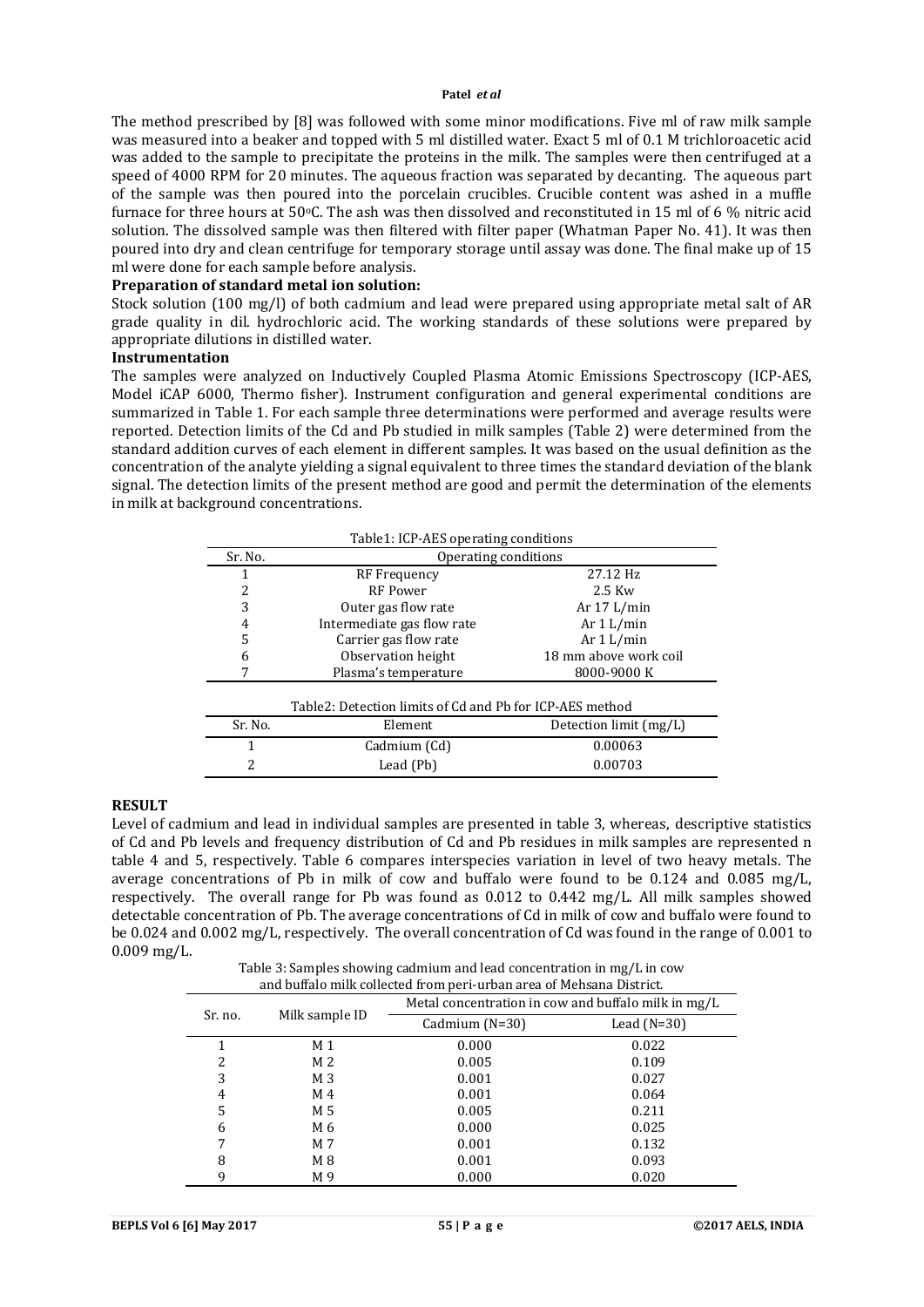**Patel** *et al*

| 10                                    | M 10             |                    |                | 0.000                                                                                                           |         | 0.023                    |                                       |  |
|---------------------------------------|------------------|--------------------|----------------|-----------------------------------------------------------------------------------------------------------------|---------|--------------------------|---------------------------------------|--|
| 11                                    | M 11             |                    |                | 0.003                                                                                                           |         | 0.210                    |                                       |  |
| 12                                    |                  | M 12<br>0.002      |                |                                                                                                                 | 0.075   |                          |                                       |  |
| 13                                    |                  | M 13<br>0.001      |                |                                                                                                                 | 0.073   |                          |                                       |  |
| 14                                    | M 14             |                    |                | 0.001                                                                                                           |         | 0.090                    |                                       |  |
| 15                                    |                  | 0.009<br>M 15      |                |                                                                                                                 | 0.356   |                          |                                       |  |
| 16                                    |                  | M 16<br>0.002      |                |                                                                                                                 | 0.229   |                          |                                       |  |
| 17                                    |                  | M 17<br>0.001      |                |                                                                                                                 | 0.148   |                          |                                       |  |
| 18                                    |                  | 0.000<br>M 18      |                |                                                                                                                 | 0.024   |                          |                                       |  |
| 19                                    |                  | 0.000<br>M 19      |                |                                                                                                                 | 0.016   |                          |                                       |  |
| 20                                    | M 20             |                    | 0.009          |                                                                                                                 |         | 0.154                    |                                       |  |
| 21                                    | M 21             |                    | 0.001          |                                                                                                                 |         | 0.032                    |                                       |  |
| 22                                    | M 22             |                    |                | 0.008                                                                                                           |         | 0.442                    |                                       |  |
| 23                                    | M 23             |                    | 0.001<br>0.012 |                                                                                                                 |         |                          |                                       |  |
| 24                                    | M 24             |                    |                | 0.001                                                                                                           |         | 0.038                    |                                       |  |
| 25                                    | M 25             |                    | 0.000          |                                                                                                                 | 0.012   |                          |                                       |  |
| 26                                    | M 26             |                    | 0.000          |                                                                                                                 |         | 0.021                    |                                       |  |
|                                       |                  | M 27               | 0.000          |                                                                                                                 |         | 0.017                    |                                       |  |
| 27                                    |                  |                    | 0.000          |                                                                                                                 |         | 0.011                    |                                       |  |
| 28                                    | M 28             |                    |                |                                                                                                                 |         |                          |                                       |  |
| 29                                    | M 29             |                    |                | 0.005                                                                                                           |         | 0.042                    |                                       |  |
| 30                                    | M 30             |                    |                | 0.002                                                                                                           |         | 0.026                    |                                       |  |
| Residue                               | Positive samples |                    | Minimum        | Table 4: Descriptive statistics of levels of Cadmium and Lead ( $mg/L$ ) in milk samples ( $n=30$ ).<br>Maximum | Average |                          | $Mean \pm S.E$                        |  |
|                                       | No.              | %                  |                |                                                                                                                 |         |                          |                                       |  |
|                                       | 24               | 80                 | 0.001          | 0.009                                                                                                           | 0.002   |                          | $0.002 \pm 0.001$                     |  |
|                                       | 30               | 100                | 0.011          | 0.442                                                                                                           | 0.092   |                          |                                       |  |
|                                       |                  |                    |                | Table 5: Frequency distribution of Cadmium and Lead residues in examined milk samples (n=30).                   |         |                          |                                       |  |
|                                       |                  | Permissible limit  |                |                                                                                                                 |         |                          |                                       |  |
|                                       |                  |                    |                | Samples within                                                                                                  |         | Samples over             |                                       |  |
|                                       |                  | mg/L (FSSAI, 2011) |                | permissible limits<br>No.                                                                                       | $\%$    | permissible limit<br>No. | $\%$                                  |  |
| Cadmium<br>Lead<br>Residue<br>Cadmium |                  | 1.50               |                | 30                                                                                                              | 100     | $\boldsymbol{0}$         | $0.092 \pm 0.020$<br>$\boldsymbol{0}$ |  |

| Residue | Cow milk          |                 | Buffalo milk      |                 |
|---------|-------------------|-----------------|-------------------|-----------------|
|         | Mean $\pm$ SE     | Range           | Mean $\pm$ SE     | Range           |
| Cadmium | $0.024 \pm 0.002$ | $0.000 - 0.009$ | $0.002 \pm 0.001$ | $0.000 - 0.009$ |
| Lead    | $0.124 \pm 0.063$ | 0.016-0.356     | $0.085 \pm 0.020$ | $0.011 - 0.442$ |

Cadmium was not detected in six samples. The maximum permissible limit as per FSSAI for Cd and Pb is 1.50 and 2.50 mg/L, respectively. None of sample was found to contain Cd and Pb above maximum permissible limit. Lead and cadmium are toxic minerals often associated industrial pollution. Additionally, automobile exhaust is also believed to be sources of environmental contamination. Thus, the presence of lead and cadmium in milk is likely to happen in and around urban and industrial area.

#### **DISCUSSION**

Cadmium is regarded as one of the most serious contamination of the modern age. It is absorbed by many plants and sea creatures and because of its toxicity, presents a major problem for foodstuffs. It is now known that the *itai-itai* sickness in Japan was a result of the regular consumption of rice, highly contaminated with cadmium.

The average concentration of cadmium in present study ranged from 0.000 to 0.009 mg/L in cow milk and 0.000 to 0.009 mg/L in buffalo milk with mean value of 0.024 and 0.002 mg/L, respectively.

Presence of cadmium in cow milk samples obtained from different locations in Mumbai city was studied wherein the mean Cd concentration was reported in the range of 0.012 mg/L to 0.013 mg/L [9] which was higher than range found in present study.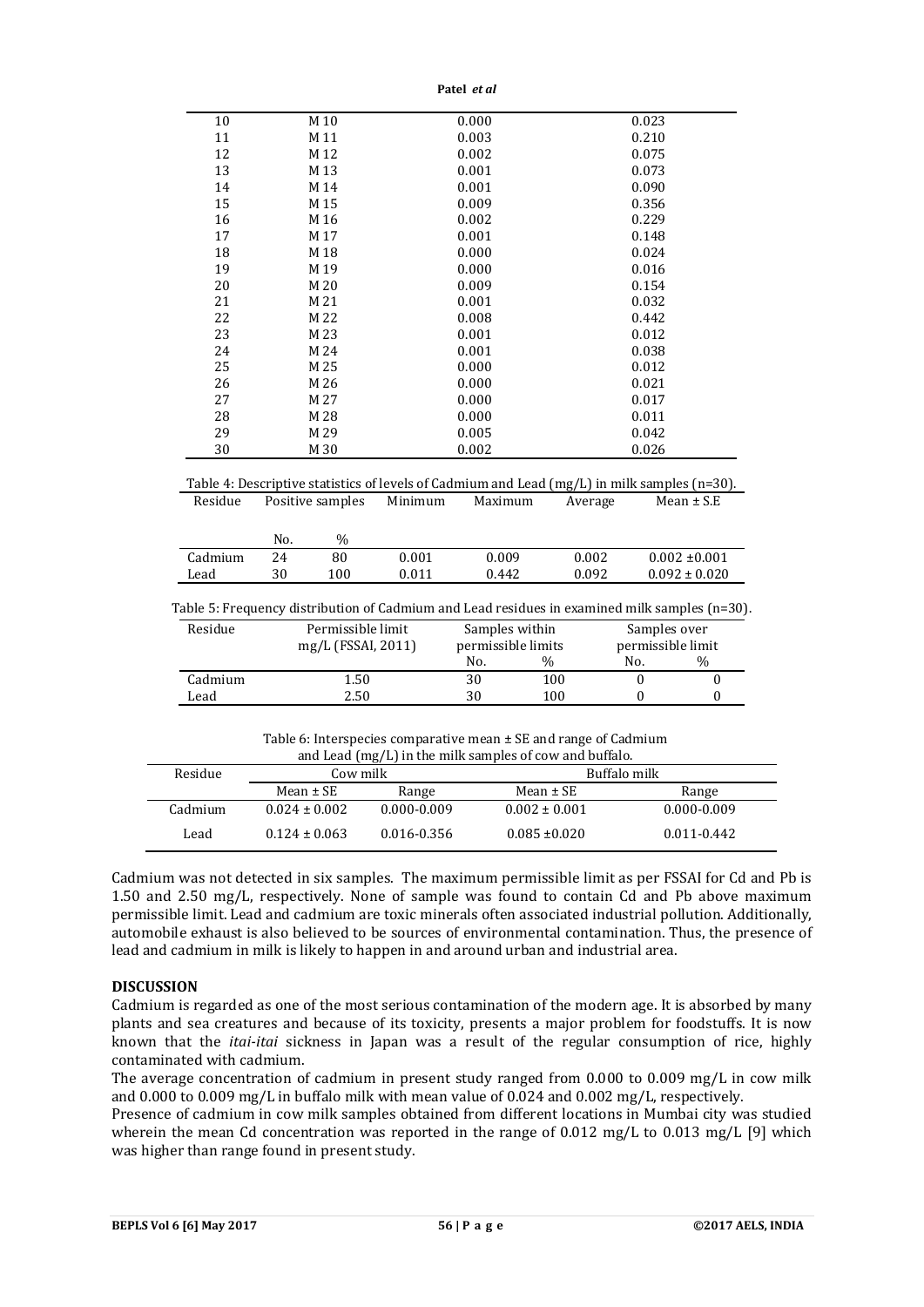#### **Patel** *et al*

Mean Cd concentration was found to be in the range of  $0.004 \text{ mg/L}$  to  $0.018 \text{ mg/L}$  in selected milk samples obtained from different regions of Egypt [10] whereas level of cadmium in cow milk (0.001 mg/L to 0.009 mg/L) was found to be lower in present investigation. Range of cadmium concentration in cow milk samples as 0.001 to 0.009 mg/L were reported [11] and these results are similar to present study. Concentrations of cadmium in samples of cow and buffalo milk in industrial and non industrial area of Haryana were determined [12] as 0.008 and 0.006 mg/L, which was lower than the mean value of present investigation. In present study, the overall cadmium concentration was found to be ranging between 0.001 to 0.009 mg/L which was higher than the reported by [13]. According to Indian Dairy Federation standard (1997), the level of 0.006 mg/L of cadmium is regarded as normal for unpolluted milk whereas milk containing 0.015 mg/L of cadmium considered as polluted. In our study, the levels of cadmium were found below the permissible limit (1.5 mg/L) as per FASSAI regulation.

In present study, the minimum to maximum concentration range (overall) of lead milk (cow and buffalo) were observed to 0.011 to 0.442 respectively, with a mean concentration of 0.092 mg/L. The average concentration of lead in present study ranged from 0.016 to 0.356 mg/L in cow milk and 0.011 to 0.442 mg/L in buffalo milk, with mean value of 0.124 and 0.085 mg/L. The presence of lead in all the 30 milk samples might be due to contamination of the soil, water and fodder on which these animals were fed.

Compare to these results, range of higher Pb concentrations in milk of cattle and buffalo were observed by [14], [15], [16] and [17]. However, the concentrations of lead in cow and buffalo milk in present study were also found to be higher than those (0.052 mg/L) reported in Tamilnadu [18].

Lower range level of lead in raw milk as 0.0315-0.0396 mg/L was reported from Tangshan city of China, as compared to present investigation. The concentration range of lead in the present study was observed to be higher than those reported in cow in Iran [20] and, cattle and buffalo in Nigeria [21].

Lead is very toxic and it is potent neurotoxin and has a cumulative effect on the vital organs. The presence of lead in milk samples may be attributable to many factors such as rearing or movement of livestock along road and /or motorways, fodder contamination, climatic factors, such as winds, and the use of lead containing agrochemicals. One of the important sources of lead contamination in milk is water, especially in more contaminated areas, so water testing would be one of the important areas for future study.

In contrary, to these reports, in present study, the lead levels were observed higher than cadmium. This may due to different nature of industrial pollution and contamination of natural resources. The different species of livestock also have varying capacity of metabolism of lead and cadmium. In present investigation, the maximum level of lead and cadmium were observed to be lower than reported toxic levels of both the metals.

# **CONCLUSION**

The concentrations of cadmium detected in 24 samples and lead in all 30 samples were within the permissible limit as per recommended by the FSSAI regulation. It is concluded that the residual concentration of cadmium and lead were found within maximum permissible limit, so milk from such animal are regarded as safe for human consumption with respect to level of cadmium and lead. The conclusion provides important information for food safety and environmental health of area from where samples were collected. Similarly, the result also bears impact on trade quality of raw milk for revenue generation.

#### **ACKNOWLEGEMENT**

Authors are thankful to Seed Spice Research Station, SDAU, Jagudhan, for providing ICP-AES facility.

# **CONFLICT OF INTEREST**

Nil

#### **REFERENCES**

- 1. Licata P., Trombetta D., Cristani M., Giofre F., Martino D., Calo M. and Naccari F. (2004). Levels of toxic and essential metals in samples of bovine milk from various dairy farms in Calabria Italy. *Environment International*. 30:1-6.
- 2. Zheng N., Wang Q., Zhang X., Zheng D., Zhang Z. and Zhang S. (2007). Population health risk due to dietary intake of heavy metals in the industrial area of Huludao city China. *Science of the Total Environment*. 387: 96–104.
- 3. Correia P. R. M., Oliveira E. and Oliveira P. V. (2000). Simultaneous determination of Cd and Pb in food stuffs by electro thermal atomic absorption spectrometry. *Analytica Chimica Acta*. 405: 205-211.
- 4. Abdallah M. I. M (2011). Evaluation of some heavy metals residue in whole milk powder used at confectionary plant regarding the public health significance Animal research institute agricultural research center Giza Egypt.
- 5. Zeng J., Yang L. and Wang W-X. (2009). Cadmium and zinc uptake and toxicity in two strains of Microcystis aeruginosa predicted by metal free ion activity and intracellular concentration. *Aquat Toxicol*. 91(3): 212-220.